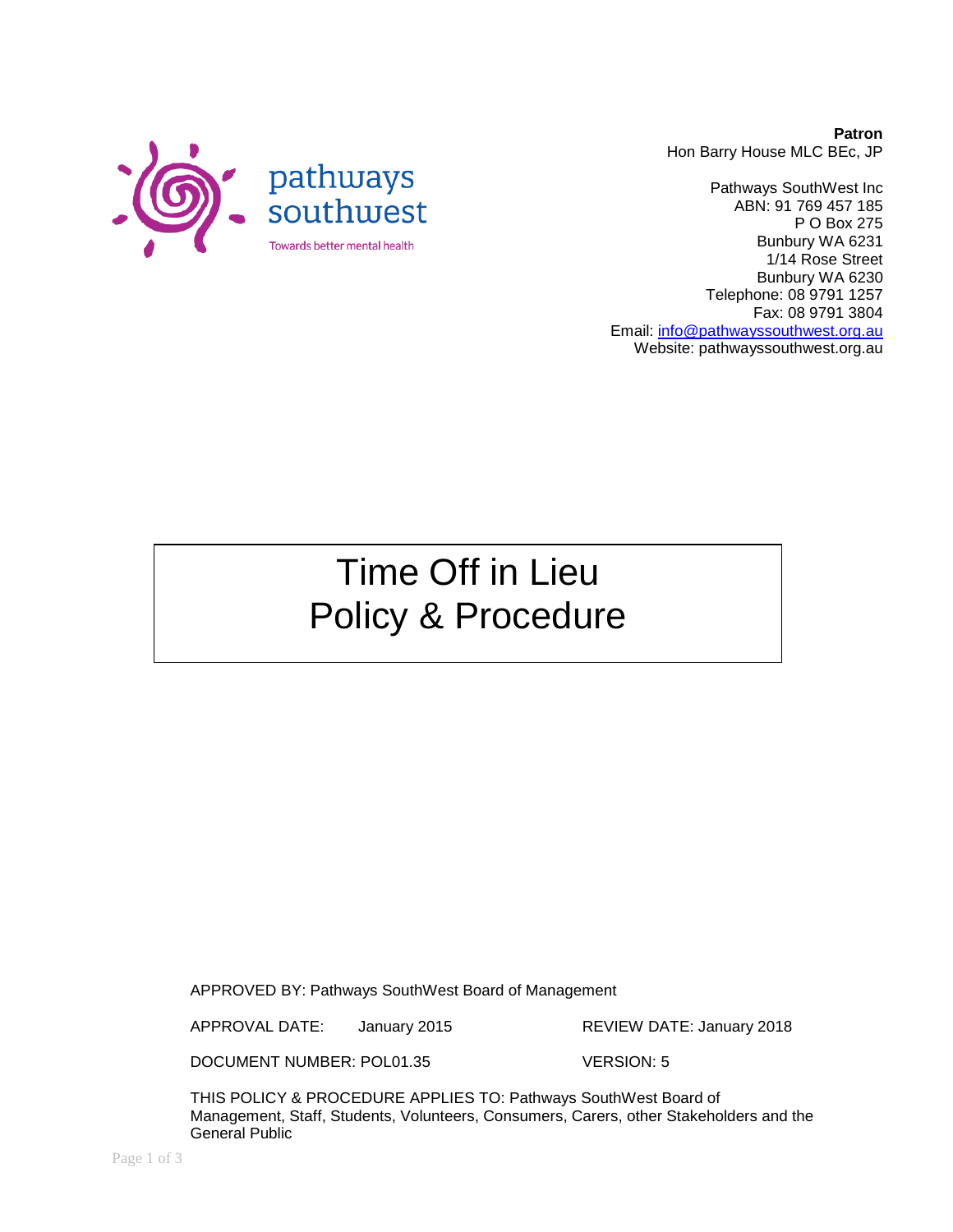## **TIME OFF IN LIEU**

## **POLICY & PROCEDURE**

#### **Purpose**

This Policy document provides the operational framework for the granting of Time Off in Lieu (TOIL) while working at Pathways SouthWest. Where there is a dispute relating to the provision of TOIL then the procedure(s) specified within the Organisational Dispute Resolution Procedure shall be invoked.

The determination and approval of TOIL applications lies with Management.

#### **Procedure**

TOIL can only be accrued when a staff member cannot complete work within their normal working hours.

TOIL can only be accrued when there are exceptional circumstances and must be preapproved by the manager at the time. A possible example of "exceptional circumstances" is when an appointment with a client cannot be arranged during normal working hours.

In any event all applications for TOIL shall be treated on a case by case basis by Management to determine the circumstances.

TOIL shall be accrued and taken on an hour-for-hour basis.

TOIL shall be taken within three months of being accrued and, once approved, Management must ensure that the employee is allocated their approved TOIL provisions.

Where this has not been possible due to unforeseen circumstances Management is to meet with the affected employee as soon as practicable to arrange an agreed time for the approved TOIL to be taken.

The total hours accrued at any one time shall not exceed the employee's normal working hours for a week.

When accruing or taking TOIL the following form (Appendix A) must be completed with both signatures of the employee and manager approving the TOIL.